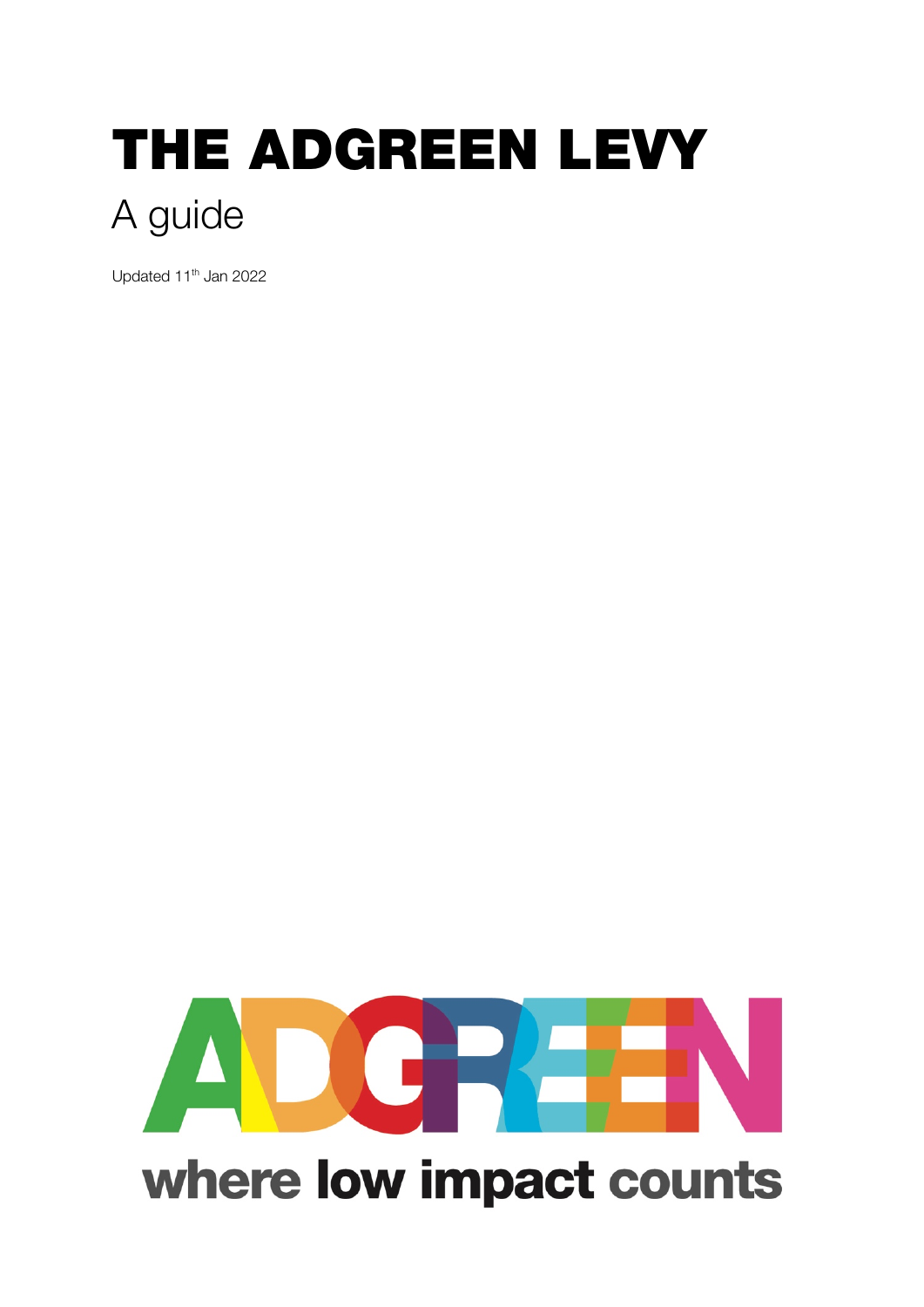

# TABLE OF CONTENT

| HOW OFTEN IS THE ADGREEN LEVY PERCENTAGE REVIEWED AND BY WHOM? 9 |  |
|------------------------------------------------------------------|--|
|                                                                  |  |
|                                                                  |  |
|                                                                  |  |
|                                                                  |  |
|                                                                  |  |
|                                                                  |  |
|                                                                  |  |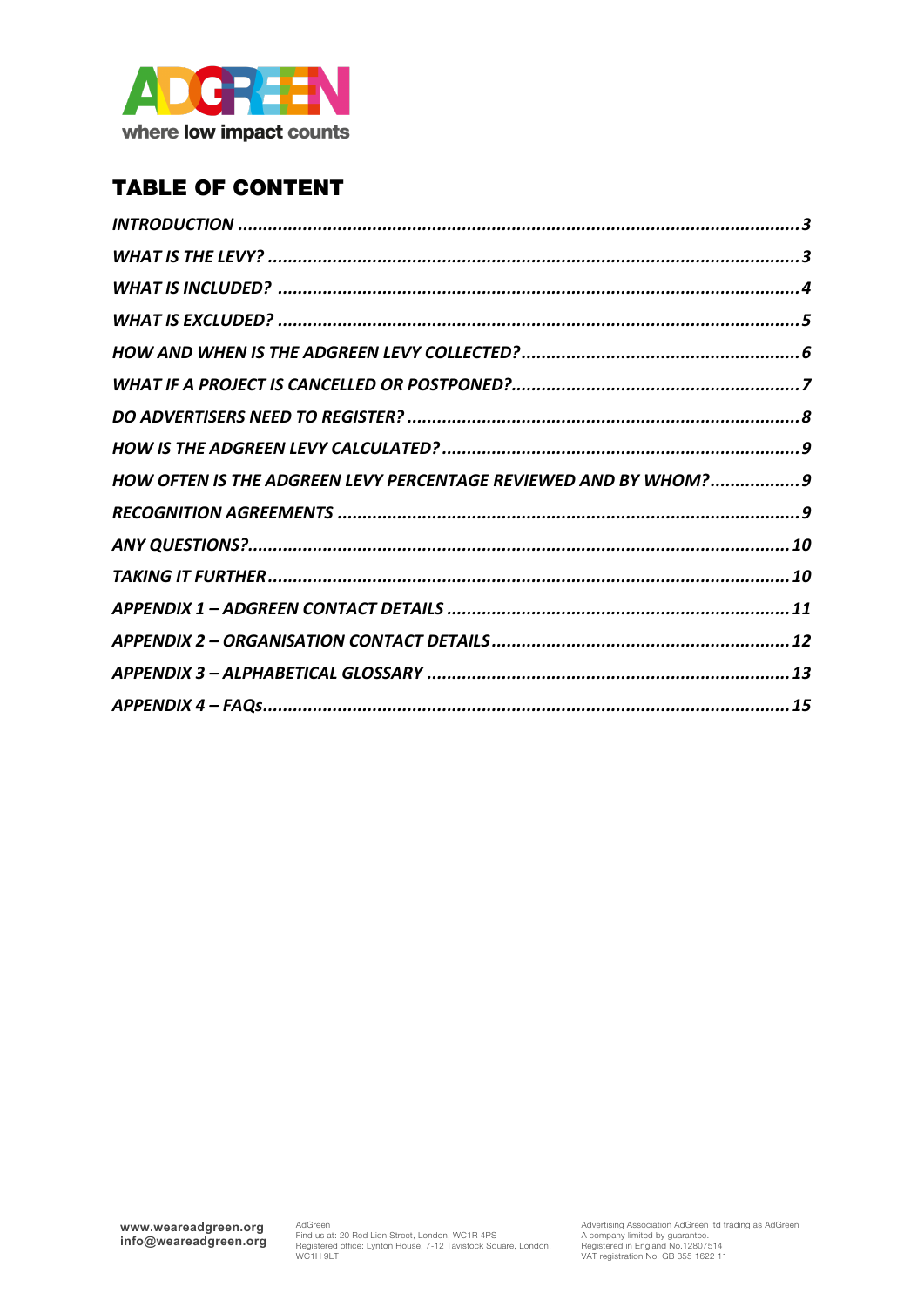

## INTRODUCTION

Curbing emissions from production is one of five recommendations from the Advertising Association's Ad Net Zero report.

AdGreen exists to unite the advertising industry to eliminate the negative environmental impacts of production, enabling the community to measure and understand waste and carbon impacts, empowering them to act for zero waste / zero carbon. Provided free at the point of use, the project comprises of a carbon calculator, training, resources, and renewable energy and offsetting programmes. A certification programme will follow in 2022.

To ensure AdGreen can continue to provide resources, tools and training to support the advertising production community's transition to net zero with no barrier to use, sufficient income needs to be generated. The AdGreen Levy was introduced after discussion with AdGreen's advisory board and consultation with a cross industry working group. It is operated under the guidance of trade associations concerned with the production of advertising (listed in Appendix 2). The AdGreen Levy is discretionary and is to be paid by advertisers on relevant items via their UK based principal production partners (see glossary for definition of a principal production partner).

The AdGreen Levy is administrated for AdGreen in the UK by the AdGreen team based at AdGreen and the Advertising Association, and payments will be made to AdGreen (Advertising Association AdGreen ltd).

AdGreen does not act as a consultancy. An AdGreen Levy is payment is neither a consultation fee nor a payment for use of the carbon calculation but a voluntary contribution to fund AdGreen's operating costs. That being said, if the advertiser's principal production partner is using the resources, tools and training provided by AdGreen, it is hoped the advertiser would contribute to the AdGreen Levy.

The AdGreen Levy is not intended to generate 'profit' for AdGreen beyond the project budget set out by AdGreen, a small amount of contingency for cash flow purposes and funds required for administration costs.

Please refer to the glossary in the appendix if you are unsure of any specific terminology, e.g. Principal Production Partner, 3<sup>rd</sup> Party Production Partner.

## WHAT IS THE LEVY?

The AdGreen Levy is recommended 0.25% of the production cost to the advertiser, as per the inclusions described below, up to a maximum levy amount of £2500 per production (equivalent to £1,000,000 of leviable production cost). It is discretionary and must be communicated as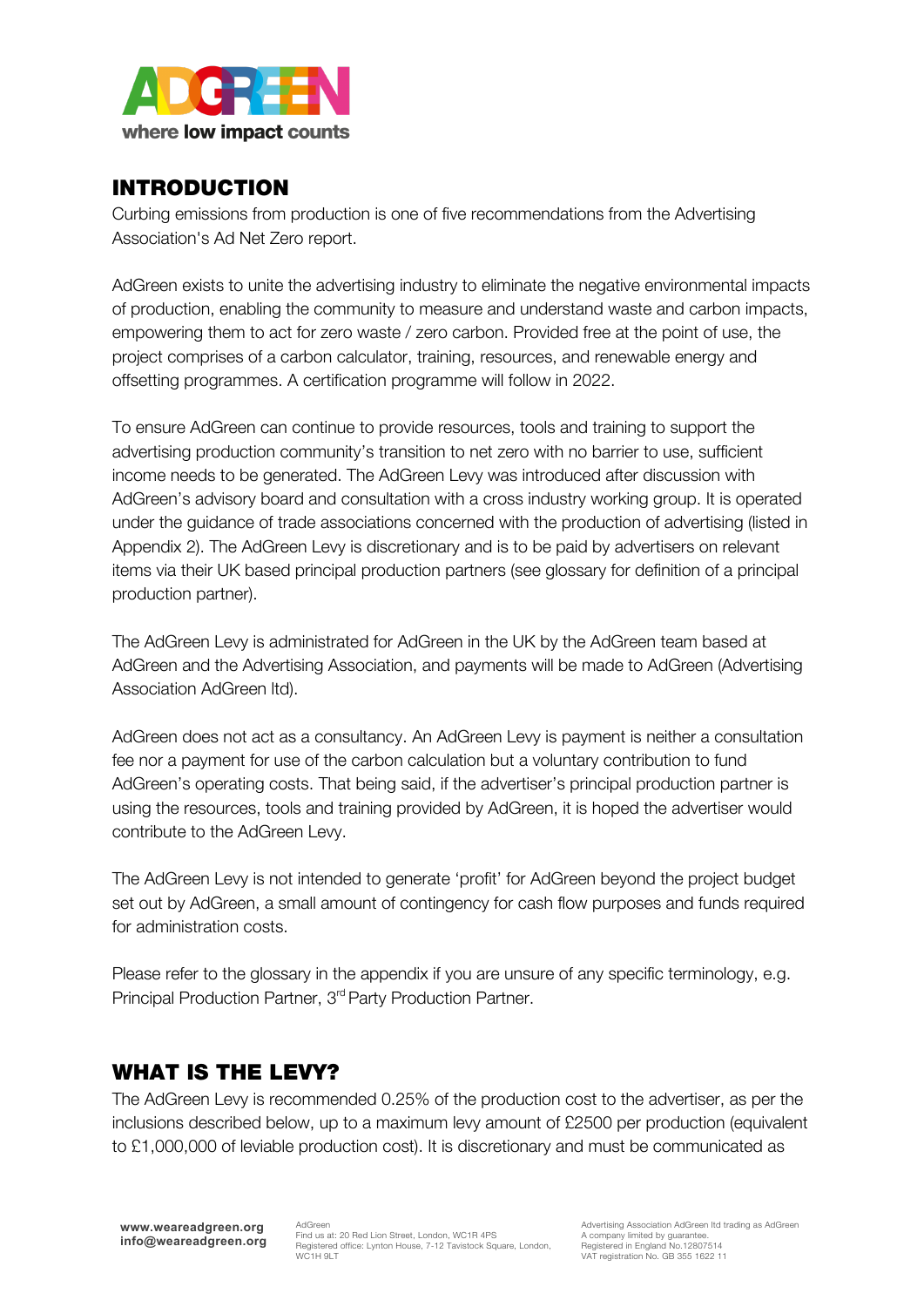

such to potential levy payers [advertisers] by their UK based principal production partners who will collect it from them via production spend invoices, and in turn pass it to AdGreen.

- For tax purposes, The AdGreen Levy qualifies as a normal advertising expense as per other production costs
- It is recommended that The AdGreen Levy be a separate line item on each production cost estimate
- It is recommended that The AdGreen Levy be included in the total cost on the production cost invoice (not invoiced separately) so as to avoid an advertiser needing to generate additional PO numbers
- The AdGreen Levy is calculated on applicable Principal Production Partner items in the production cost estimate before the Principal Production Partner's VAT is applied (if applicable $)^1$
- The AdGreen Levy cost itself is not liable to VAT. If you are a Principal Production Partner please ensure that The AdGreen Levy is invoiced to your advertiser without VAT applied and that any levy amounts collected and paid to AdGreen do not include any VAT

# WHAT IS INCLUDED?

It is recommended that all costs to produce the advertising asset(s) are included in The AdGreen Levy.

For the avoidance of doubt this encompasses:

- All principal production partner costs as per the production cost estimate, unless noted in exclusions below, including but not limited to day rates, visas, travel/transport, accommodation and associated away from home expenses for those attending a production event in person
- All 3rd party production partner costs including their markup and insurance (see exclusions for the principal production partners' insurance)
- Principal production partner personnel but only if they are included in the production cost estimate (AdGreen understands that in most cases they are part of general principal production partner contracts as opposed to production cost estimates and will therefore not be included in most cases)
- Talent costs including but not limited to: Basic Session Fees (BSFs), licences and visas, travel/transport, accommodation and associated away from home expenses, chaperones, handlers for animals
- Music costs including but not limited to musician session fees, visas, travel/transport, accommodation and associated away from home expenses, instrument hire, composition fees for demos, music searches

<sup>&</sup>lt;sup>1</sup> If costs for 3<sup>rd</sup> party services outside of the UK are included in the production cost estimate and subject to the levy as defined in the recommended inclusions, we recommend the levy percentage is applied to the full cost, including any local VAT/sales tax.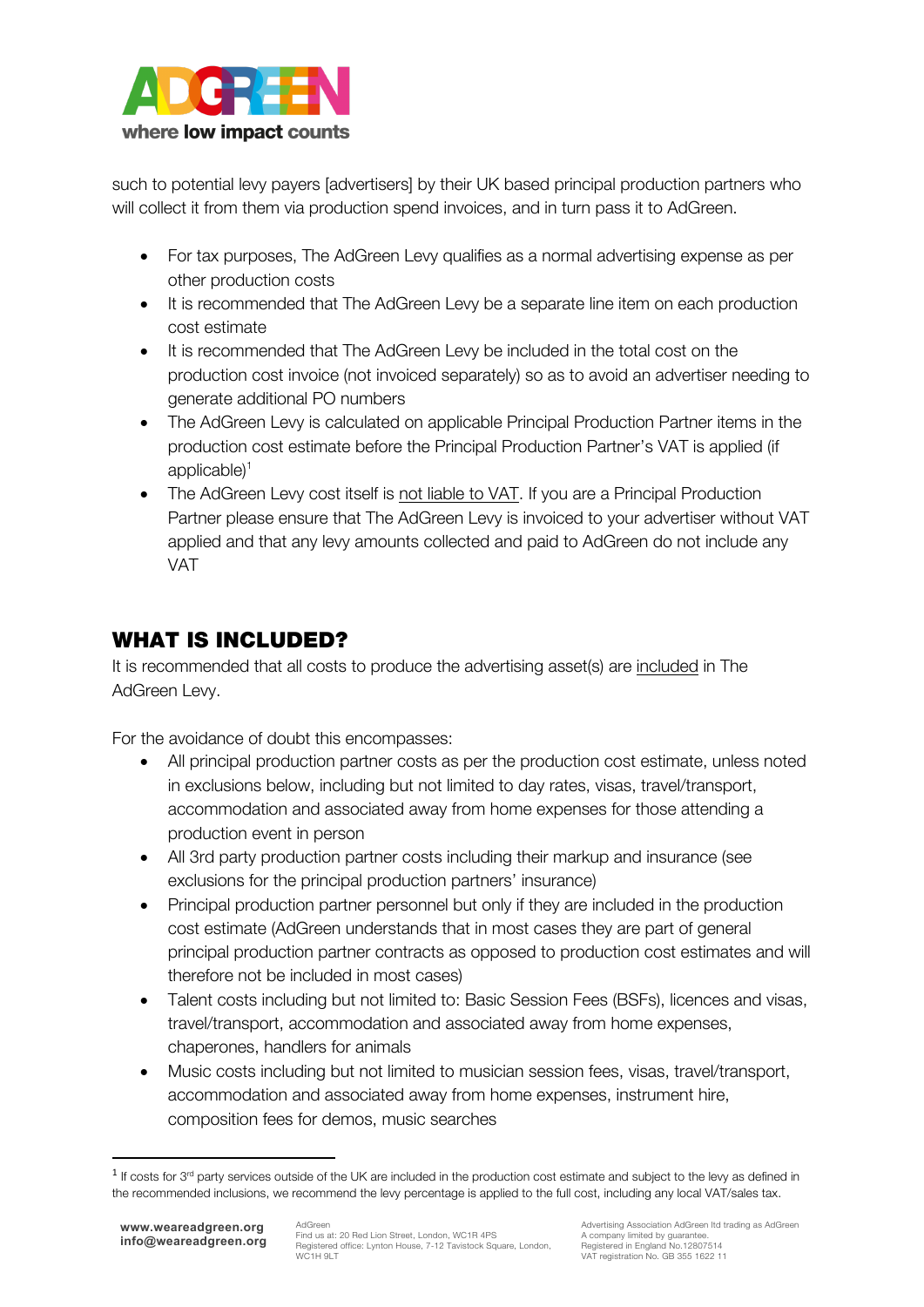

- Post-production costs whether the services are provided by a  $3<sup>rd</sup>$  party production partner or the principal production partner themselves including but not limited to offline and online edits, sound effects and mixes, grades, titles, animation, motion graphics, retouching, transfer to tape as part of telecine, WIP files for post-production, plus day rates, visas, travel/transport, accommodation and associated away from home expenses for those attending a production event in person
- Adaptation/localisation costs whether the services are provided by a 3rd party production partner or the Principal Production Partner themselves

It is recommended that if the principal production partner is based in the UK, the levy is applied to the recommended relevant costs regardless of the country the advertising content will air in and irrespective of where the production activities take place.

# WHAT IS EXCLUDED?

It is recommended that all costs to use, store and transmit the advertising asset(s), as well as the principal production partner's insurances and personnel costs (unless included in the production cost estimate) are excluded from The AdGreen Levy. Media spend is also excluded.

Examples of usage costs:

- Talent usage
- Music usage for bespoke or library tracks and copyright, publishing
- Stock footage (purchase and/or usage fees)
- Images (purchase and/or usage fees)
- Character IP/usage

Examples of storage costs:

- Linear Tape Open (LTO) storage for elements, rushes, selects, final assets etc
- Cloud based storage for elements, rushes, selects, final assets etc
- Long term physical storage for key props, sets, wardrobe, product

Examples of transmission costs (including business affairs costs):

- Playout
- Clearcast and late copy fees
- Upload/download charges
- Any other clearances (e.g., legal, musicologist)

Examples of insurance (relative to principal production partner only, see inclusions for the 3<sup>rd</sup> party production partners' insurance):

- Production and Campaigns Indemnity
- Commercial Producers Indemnity and any inclusive risks (e.g., products, props, sets, wardrobes, hire charges etc)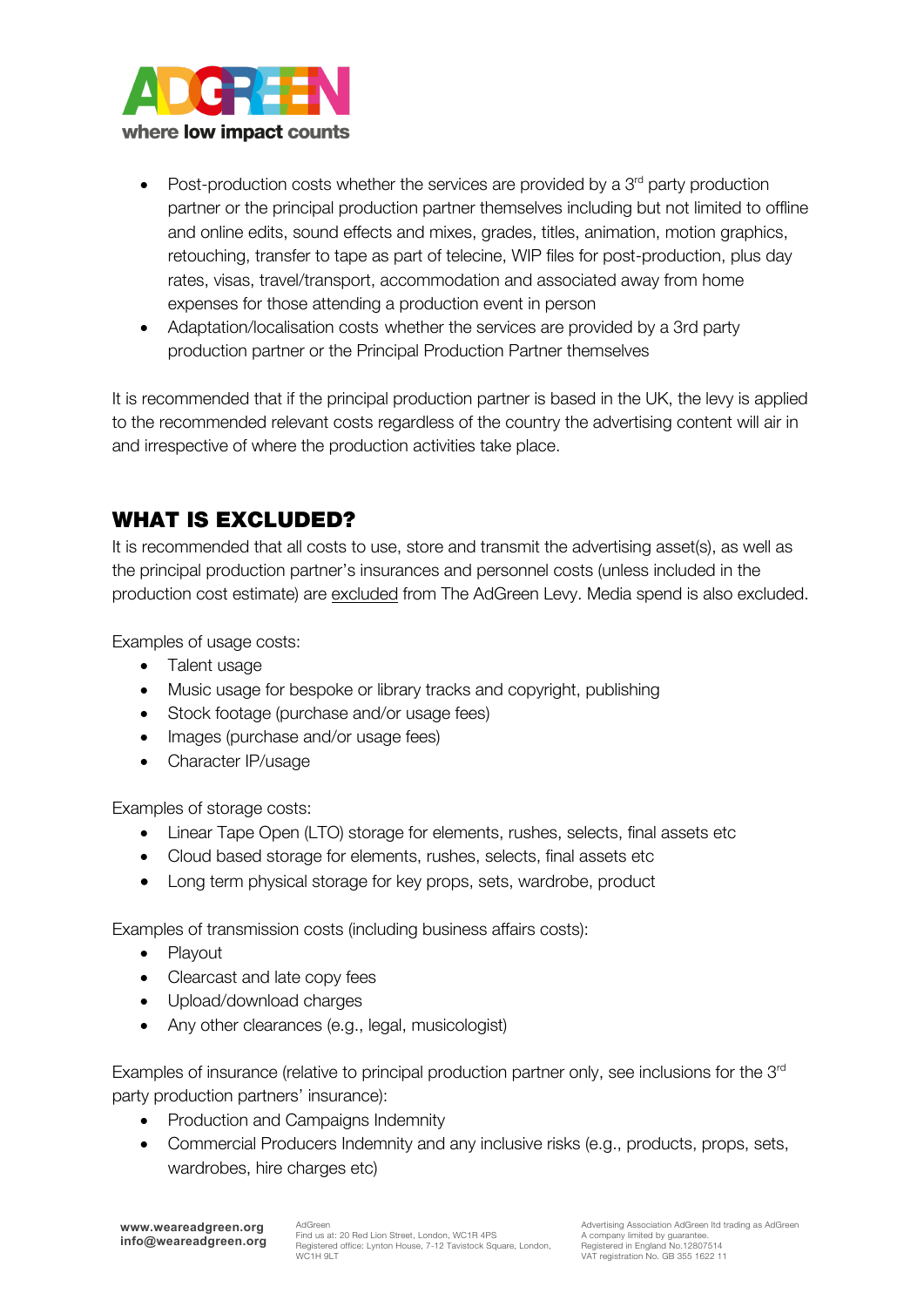

- Weather insurance
- Death & Disgrace and other indemnities relevant to artists
- Employer Liability & Public Liability

# HOW AND WHEN IS THE ADGREEN LEVY COLLECTED?

## For those operating as principal production partners for the majority of their work this is the recommended workflow:

- 1. Principal production partner registers with AdGreen as an AdGreen Levy collector via the form hosted on the levy section of the AdGreen website – this constitutes consent to be contacted quarterly by AdGreen regarding any levy payments due to AdGreen
- 2. Principal production partner applies The AdGreen Levy to relevant items on the production cost estimate, totalling the amount as a separate line item
- 3. Principal production partner includes the total AdGreen Levy amount (ex VAT) in the initial<sup>2</sup> production cost invoice total, assuming the advertiser has made their intent to pay The AdGreen Levy known to the principal production partner (see 'Recognition Agreements' section below)
- 4. Principal production partner is paid The AdGreen Levy amount by the advertiser along with payment for any other items on the invoice it is included on
- 5. Principal production partner logs all levy payments collected
- 6. The AdGreen Levy payments are then collected by the AdGreen team as set out in the invoice cycle table below, with quarterly reminders to registered Principal Production Partners requesting completion of a form declaring how much has been collected for the previous quarter, along with a PO number if needed, and key contact

#### Invoice cycles:

| Levy payments<br>collected in<br>Q1:<br>Jan - Mar | Reminders<br>sent by<br>End of 1st<br>week of April | Completed<br>forms due by<br>End of April | Invoices sent by<br>End of 1 <sup>st</sup> week<br>of May | Invoices paid by<br>(terms: 30 days)<br>End of 1 <sup>st</sup> week<br>of June |
|---------------------------------------------------|-----------------------------------------------------|-------------------------------------------|-----------------------------------------------------------|--------------------------------------------------------------------------------|
| Q2:                                               | End of 1st                                          | End of July                               | End of 1 <sup>st</sup> week                               | End of 1 <sup>st</sup> week                                                    |
| Apr - Jun                                         | week of July                                        |                                           | of August                                                 | of September                                                                   |

<sup>&</sup>lt;sup>2</sup> AdGreen recognises this may be the *only* production cost invoice in some cases. Only one levy amount should be invoiced per production. AdGreen accepts that final production costs can differ from the original production cost estimate upon which The AdGreen Levy was applied. AdGreen does not expect the difference (whether more or less) to be subject to The AdGreen Levy.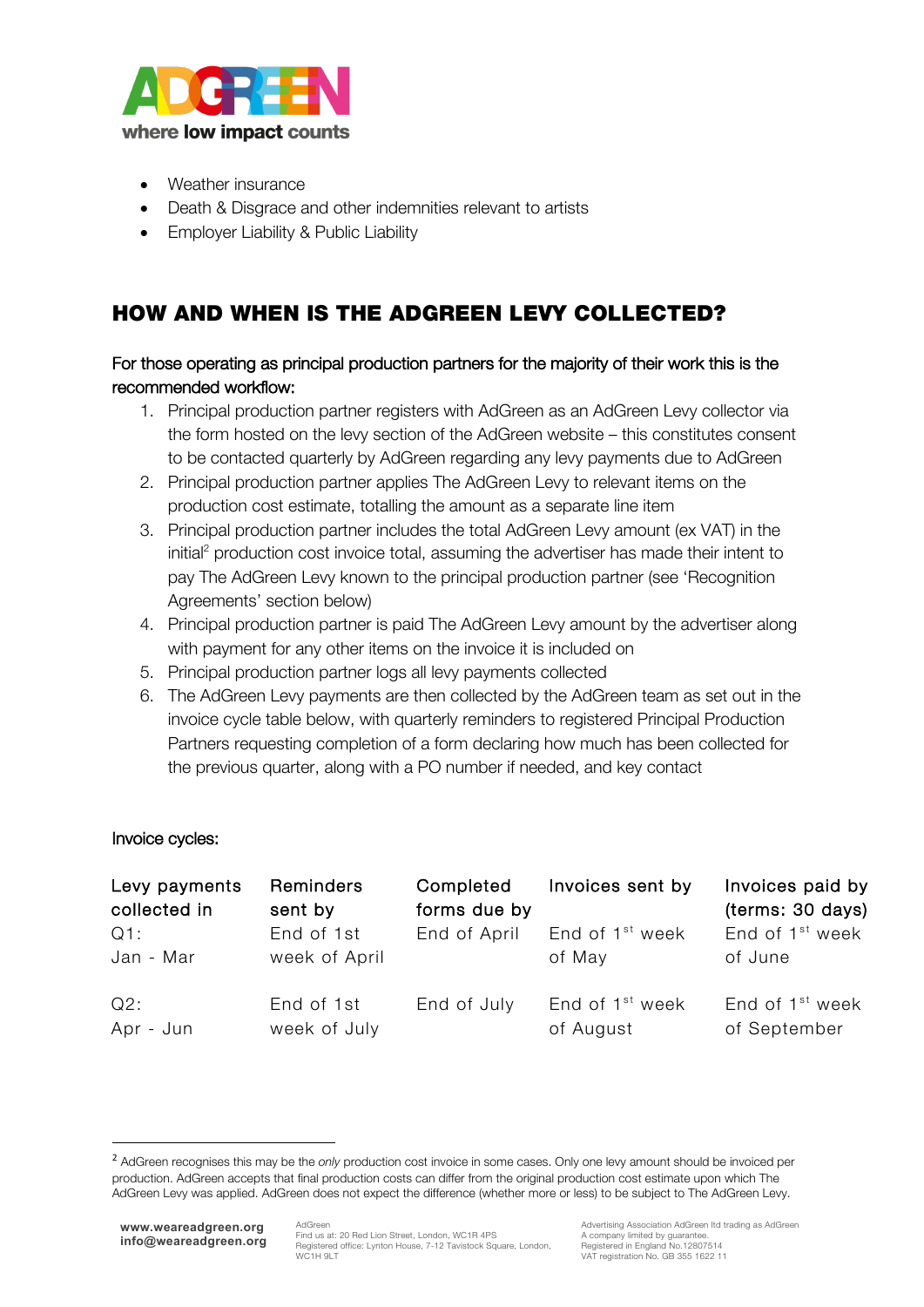

| Q3:<br>Jul - $\mathsf{Sep}^3$ | End of 1st<br>week of<br>October | End of<br>October | End of 1 <sup>st</sup> week<br>of November | End of 1 <sup>st</sup> week<br>of December |
|-------------------------------|----------------------------------|-------------------|--------------------------------------------|--------------------------------------------|
| Q4:<br>Oct - Dec              | End of 1st<br>week of<br>January | End of<br>January | End of 1 <sup>st</sup> week<br>of February | End of 1 <sup>st</sup> week<br>of March    |

For the avoidance of doubt, registering as a levy collector does not commit a Principal Production Partner to collect any money from their clients, only to being contacted by AdGreen. A Principal Production Partner will only collect levy payments from their clients once the advertiser has agreed to contribute.

#### For those operating as principal production partners only occasionally:

If an organisation is acting as a Principal Production Partner only occasionally, and usually operate as a 3rd party production partner for example, we recommend following steps 2-4 above, and then contacting AdGreen directly to organise payment (email levy@weareadgreen.org).

## WHAT IF A PROJECT IS CANCELLED OR POSTPONED?

As the recommendation for those operating as principal production partners for most of their work is to invoice the total AdGreen Levy amount on the initial production cost invoice there is a chance the project could be subsequently postponed or cancelled and some or all of the levy cost would need to be returned. This section sets out the advice in each case.

Note: For those paying via the online payment tool (see previous section), the recommendation is to pay The AdGreen Levy to AdGreen only once the job has been completed, in case of cancellation or postponement.

#### Cancellation or postponement where credit is due back to the advertiser

In the event of a project cancellation or postponement where credit is due back to the advertiser, if The AdGreen Levy amount has been billed to and paid by the advertiser to their principal production partner but not yet passed on to AdGreen, any levy credit due (i.e. that which is a percentage of costs now due back to the advertiser) should be paid back to the advertiser along with any other relevant cancellation costs.

<sup>&</sup>lt;sup>3</sup> This is the first period upon which the levy payments will be paid to AdGreen when The AdGreen Levy is introduced on June 1st 2021.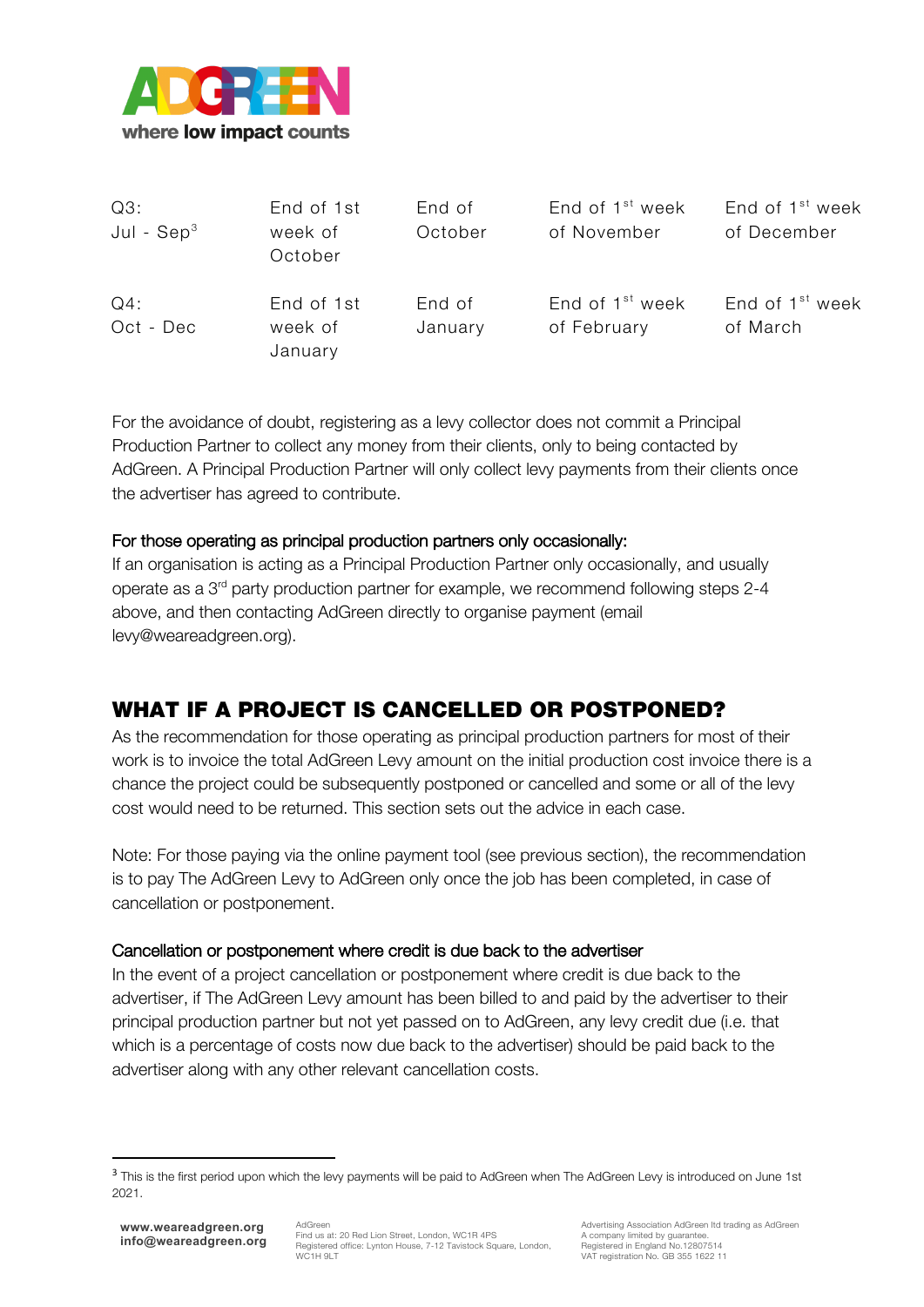

If The AdGreen Levy amount has been billed to and paid by the advertiser to their principal production partner and has already been passed on to AdGreen, any AdGreen Levy credit due (i.e., that which is a percentage of costs now due back to the advertiser) should be paid back to the advertiser along with any other relevant cancellation costs. It is recommended that the amount paid to AdGreen in error should then be deducted from the following quarter's total payment to AdGreen by the Principal Production Partner to balance.

If the Principal Production Partner does not anticipate enough payments due to AdGreen in the following quarter to deduct the appropriate amount, they should contact AdGreen to process a manual refund.

#### Cancellation or postponement where further costs are due from the advertiser

In the event of a project cancellation or postponement where further costs are due from the advertiser to complete the production and there are leviable items included, it is recommended that The AdGreen Levy % should be applied as normal, invoiced to the advertiser, paid to the principal production partner and then forwarded to AdGreen in due course.

## DO ADVERTISERS NEED TO REGISTER?

Unlike principal production partners who are required to register, in order that the AdGreen team understands which organisations need to be contacted to organise transfer of AdGreen Levy payments, advertisers are not required to register.

However, to give the AdGreen team oversight as to the level of engagement amongst advertisers, AdGreen requests that advertisers register with AdGreen as an AdGreen Levy payer via the form hosted on the levy section of the AdGreen website.

The form will request details of the advertiser's principal production partners (including any In House Agencies) for AdGreen to cross reference with registered principal production partners. The form will also ask for permission to include the advertiser's name and/or approved logo in any communications regarding the levy. The advertiser has the right to refuse this and can provide a PR contact instead if desired.

For the avoidance of doubt, any organisation classed as an 'In-House Agency' (see glossary) is advised to register as a principal production partner, not as an advertiser.

Please note that registering your intent to pay with AdGreen in the way described above does not constitute agreement with your principal production partner to pay the AdGreen Levy – it is advised that you make your intent clear to all your principal production partners directly as necessary.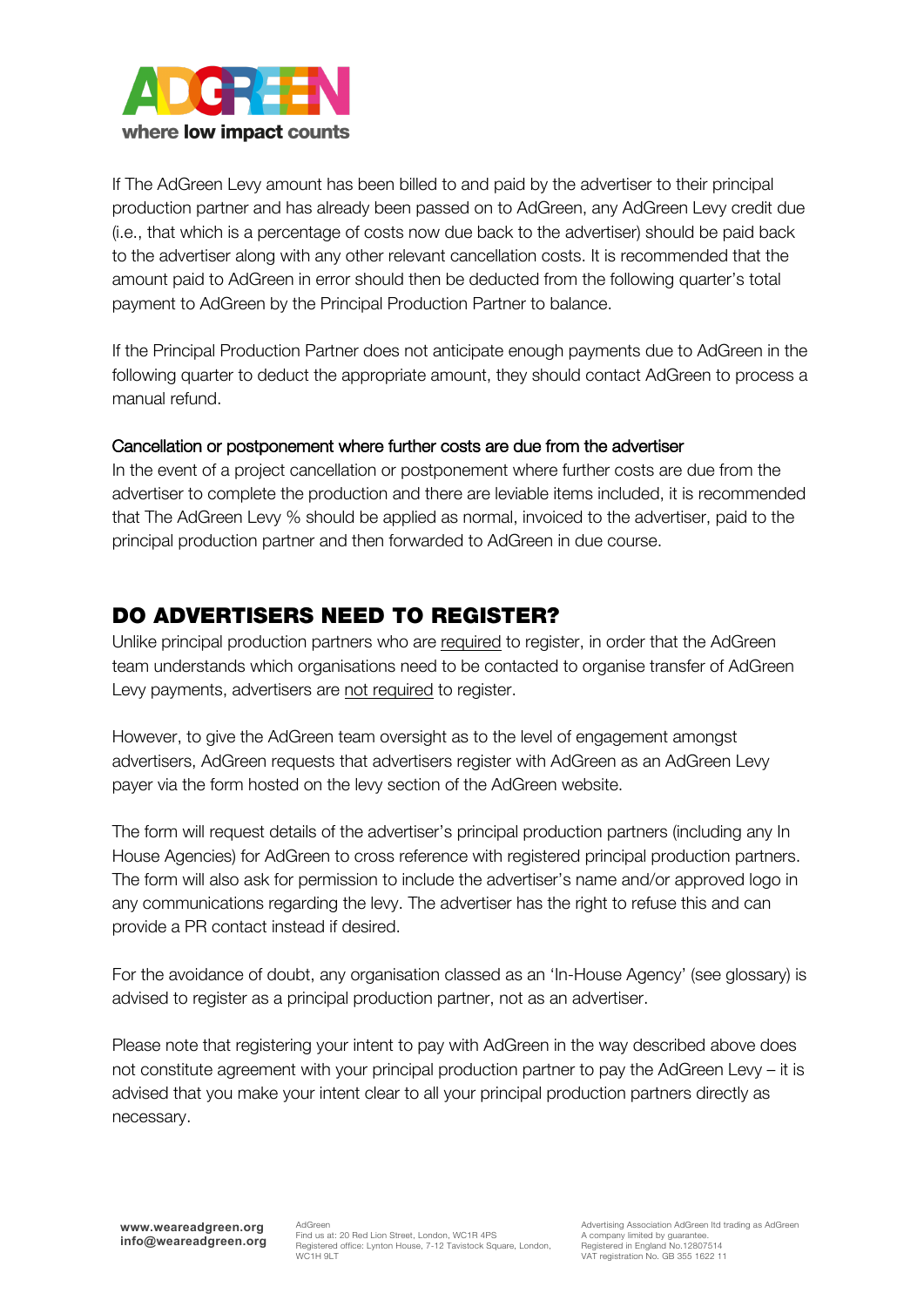

## HOW IS THE ADGREEN LEVY CALCULATED?

The AdGreen Levy is 0.25% of the cost of producing advertising assets as described above. This is the same as £2.50 per £1,000 of relevant production cost or £100 per £40,000 of relevant production cost.

In 2019, the amount which would be subject to the levy for an average production<sup>4</sup> was £128,971.44. In this case, the levy due would be £322.43.

# HOW OFTEN IS THE ADGREEN LEVY PERCENTAGE REVIEWED AND BY WHOM?

The AdGreen Levy percentage will be reviewed each April by the AdGreen Finance Committee in collaboration with the AdGreen Advisory Board, AdGreen Levy Working Group and the organisations listed in Appendix 2 as needed, starting in April 2023. The AdGreen Levy percentage will be adjusted as necessary, with any change communicated via the organisations listed in Appendix 2 and to be in effect from June 1<sup>st</sup> that same year. The AdGreen Levy percentage is capped at 0.5%. Annual financial reports will be produced by AdGreen from 2023 and housed on the AdGreen website.

A lower levy can be achieved if any/all of the following occur:

- More advertisers opt in
- Production spend increases $<sup>5</sup>$ </sup>
- AdGreen budget required decreases
- Other revenue sources are secured for AdGreen
- Initial loan funds are gifted in part or in full

## RECOGNITION AGREEMENTS

AdGreen recognises that the advertiser can notify their advertising agency of their intent to pay The AdGreen Levy in any of the following ways:

- Verbally, to apply to all projects or on a project-by-project basis
- Informally by email, to apply to all projects or on a project-by-project basis

<sup>&</sup>lt;sup>4</sup> Based on 16 surveys submitted by members of the IPA's Production Policy Group where number of jobs was also provided. Total production cost declared for 2019 was £358,712,562.29, and total jobs declared for 2019 were 2086. Average job cost £171,961.92. A broad average of 75% was given by the same members as to the amount of leviable costs, therefore leviable cost for an average job is £128,971.44.

<sup>5</sup> Based on the yearly Campaign report of media spend for top 100 advertising agencies (published each April). When 2019 data was compared with 2019 production spend information submitted from the IPA's Production Policy Group for the relevant agencies, production spend is 10% of total spend where media spend is 90%. For leviable production spend, a broad average of 75% is used - see footnote 4. Therefore, a percentage of 8.3% [recurring] can be used to estimate leviable production spend from publicly available media spend figures. Further IPA Production Policy Group surveys will be required in the future to confirm whether this estimate remains broadly correct.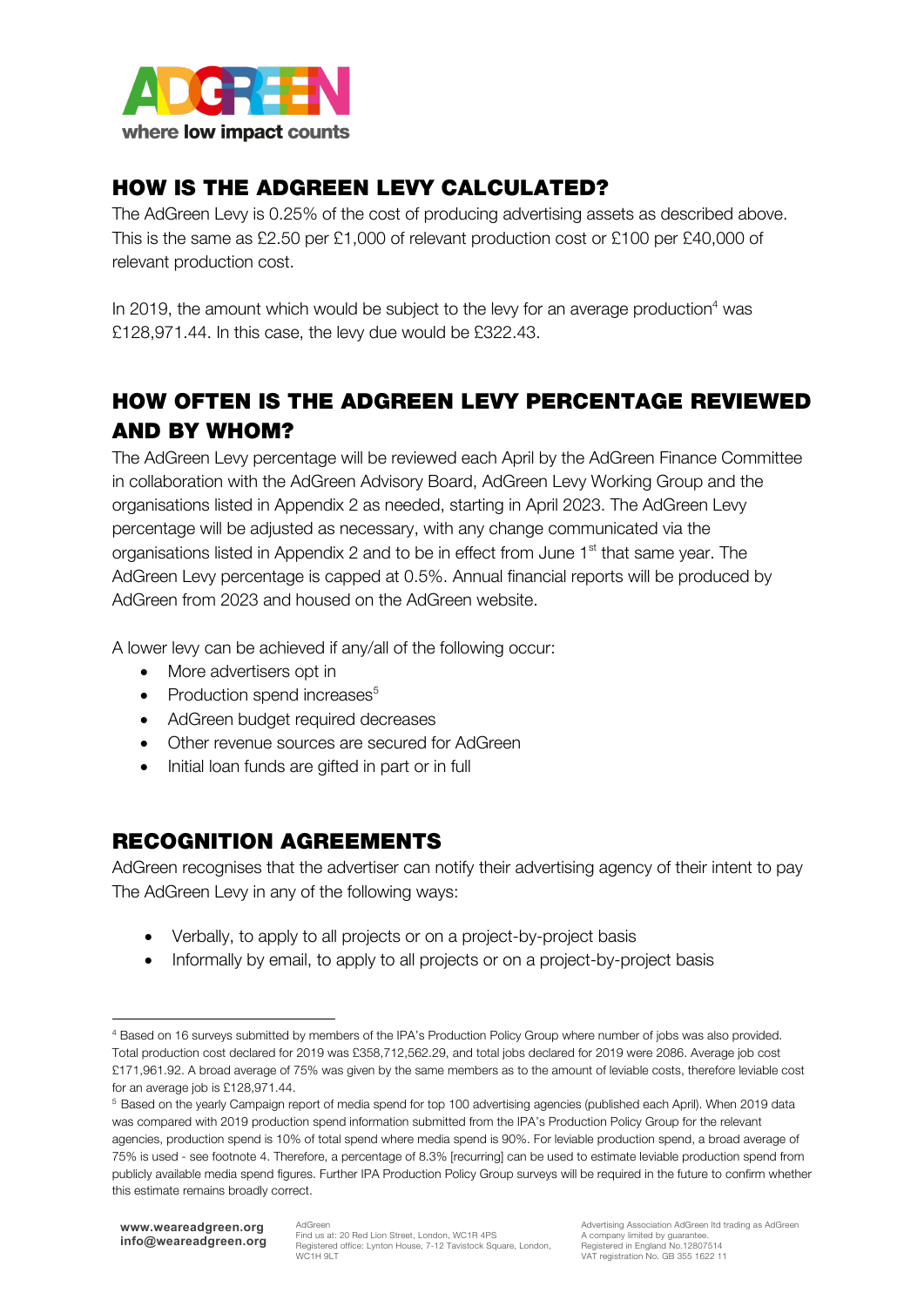

• By signing an addendum to an existing production agreement (a template can be found on the AdGreen website and is worded to apply to all projects the agreement references)

Alternatively, an advertising agency may choose to add The AdGreen Levy to all production cost estimates by default and communicate this intention to all client, noting their right to remove it from the estimate prior to signing it off.

The advertiser has the right to request a statement of AdGreen Levy payments made to the Principal Production Partner, from the Principal Production Partner at any time. The Principal Production Partner may also be asked to share a statement of payments collected with AdGreen.

## ANY QUESTIONS?

All queries should initially be directed to the usual representative at the appropriate trade association (see Appendix 2), which will also accept enquiries from non-members in the same branch of their industry.

## TAKING IT FURTHER

Any problem that cannot be resolved by the trade association concerned should be directed to the Project Director of AdGreen.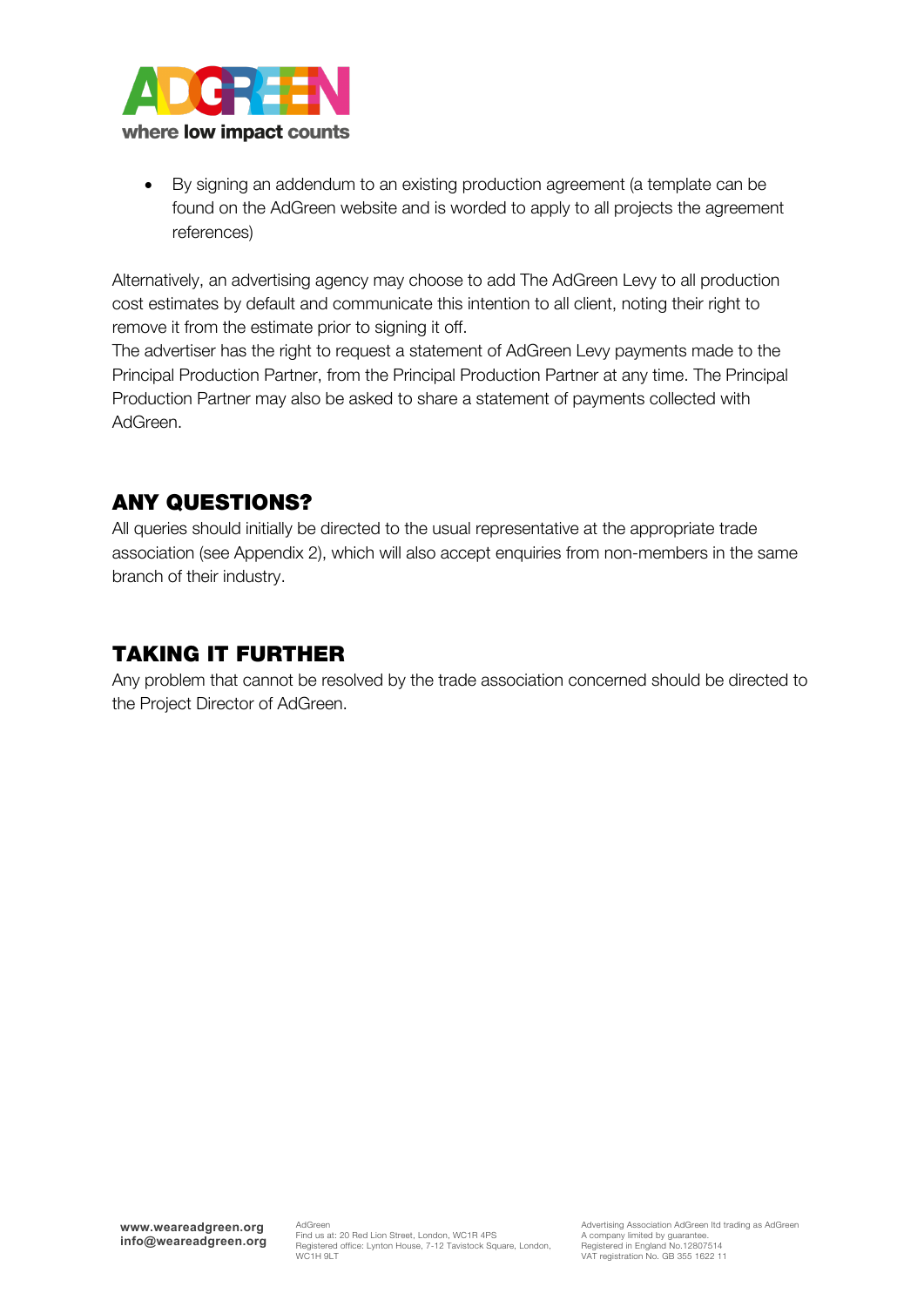

# APPENDIX 1 – ADGREEN CONTACT DETAILS

The AdGreen Levy is administrated for AdGreen\* in the UK by the AdGreen team based at AdGreen and the Advertising Association. Contact us on levy@weareadgreen.org.

Find us at: 20 Red Lion Street London WC1R 4PS

Registered office: Lynton House, 7-12 Tavistock Square London WC1H 9LT

\*Advertising Association AdGreen ltd trading as AdGreen, is a company limited by guarantee, and a wholly owned subsidiary of the Advertising Association. Registered in England No.12807514. VAT registration No. GB 355 1622 11.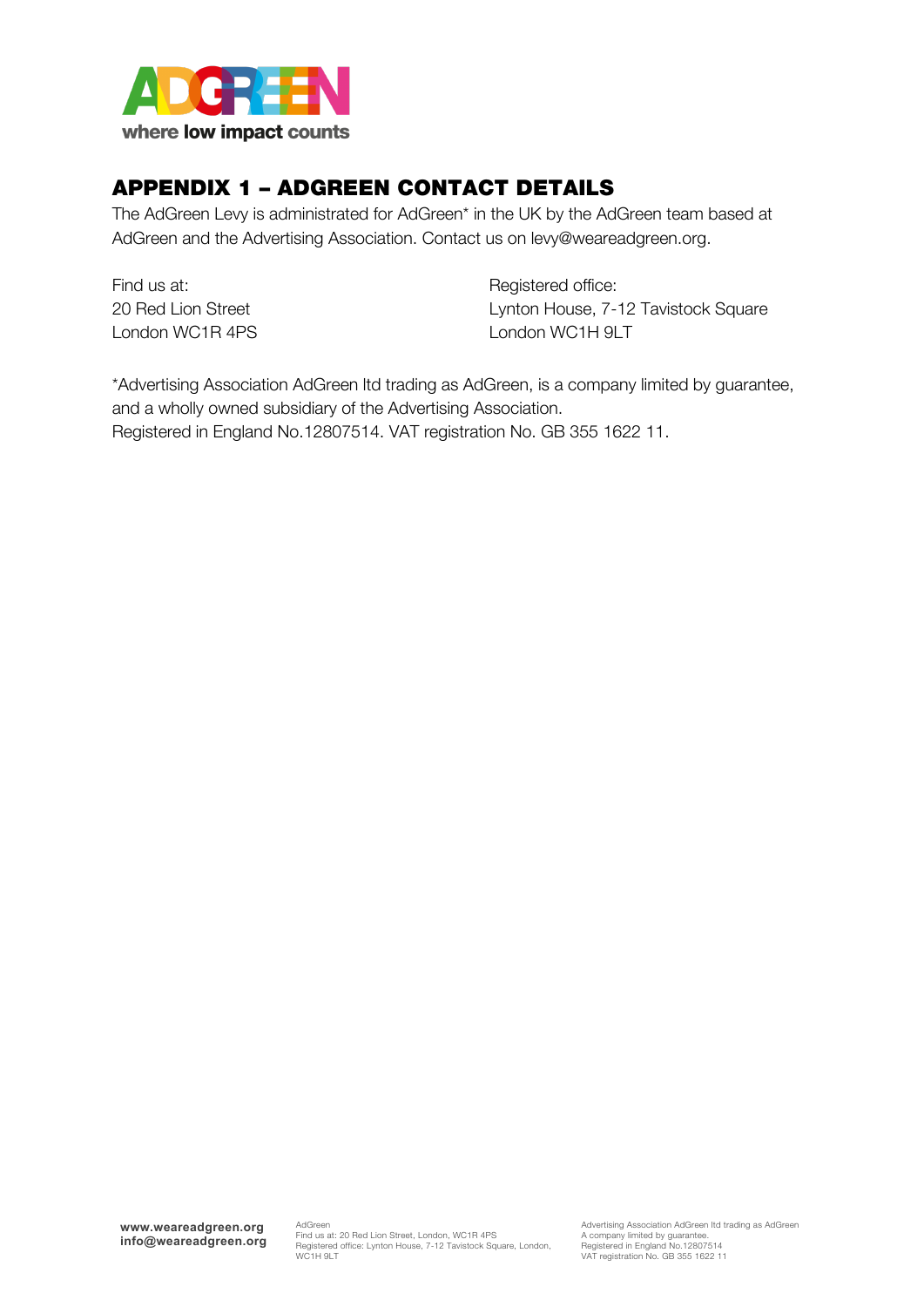

## APPENDIX 2 – ORGANISATION CONTACT DETAILS

#### Advertising Association (AA)

20 Red Lion Street London WC1R 4PS https://adassoc.org.uk/

#### Incorporated Society of British Advertisers (ISBA)

12 Henrietta Street Covent Garden London WC2E 8LH Tel: 020 7291 9020 https://www.isba.org.uk/

#### Institute of Practitioners in Advertising (IPA)

44 Belgrave Square London SW1X 8QS Tel: 020 7235 7020 https://ipa.co.uk/

#### Advertising Producers Association (APA)

47 Beak Street London W1F 9SE Tel: 020 7434 2651 https://www.a-p-a.net/

#### Association of Photographers (AOP)

2nd Floor 201 Haverstock Hill London NW3 4QG Tel: 020 7739 6669 https://www.the-aop.org/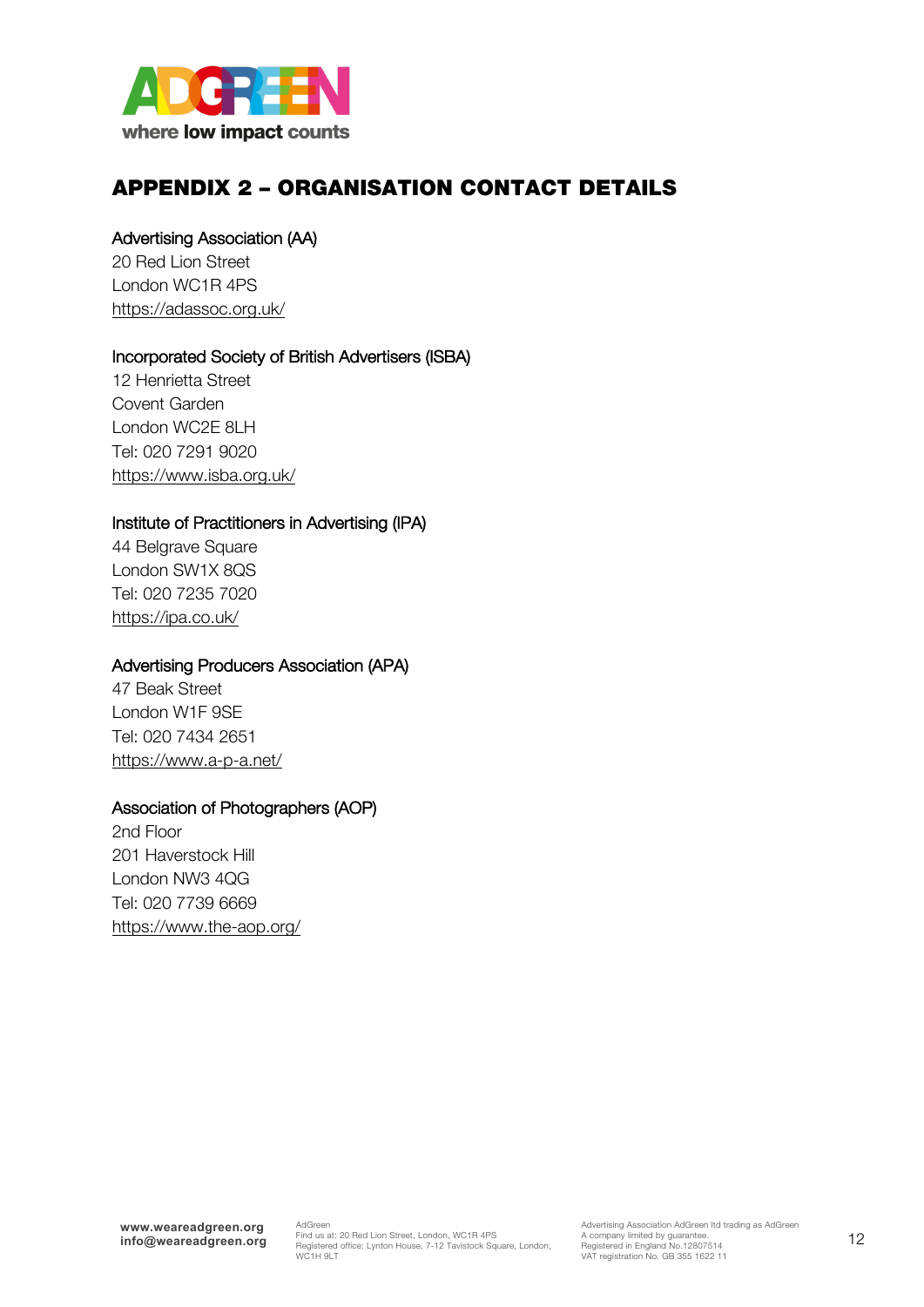

# APPENDIX 3 – ALPHABETICAL GLOSSARY

#### 3rd Party Production Partner

A further production partner that the principal production partner has engaged to provide specific production services which they themselves do not specialise in. In most cases the 3rd party production partner will be a production company contracted by an advertising agency. In some cases, it will be a service production company, audio post-production company or visual post-production company.

#### **Adaptation**

Also applies to 'localisation'. An advertising asset already in existence which is being altered to reflect suitability for a local market or to accommodate an updated product. Sometimes also referred to as adapts, versioning or re-versioning.

#### Advertising Agency

(A.K.A. creative/digital/PR/activation agency or 'ad agency') A company dedicated to creating, planning, executing, and handling advertising assets and sometimes other forms of promotion and marketing for its clients (advertisers). The Advertising Agency is the principal production partner in most cases.

#### Advertising Asset(s)

Moving image, still image or audio file created to advertise a specific product or service on any form of media.

#### Audio Post-Production Company

A company providing services related to post-production activities (creation and/or manipulation of audio marketing assets generated by themselves, the principal production partner, or a 3<sup>rd</sup> party production partner).

#### **Client**

Advertiser (and vice versa).

#### In House Agency

An advertising agency of the type described above which is part of an advertiser.

#### Leviable Production Spend

Items included on a production cost estimate which fall under the inclusions set out in this document.

#### Levy Beneficiary

AdGreen.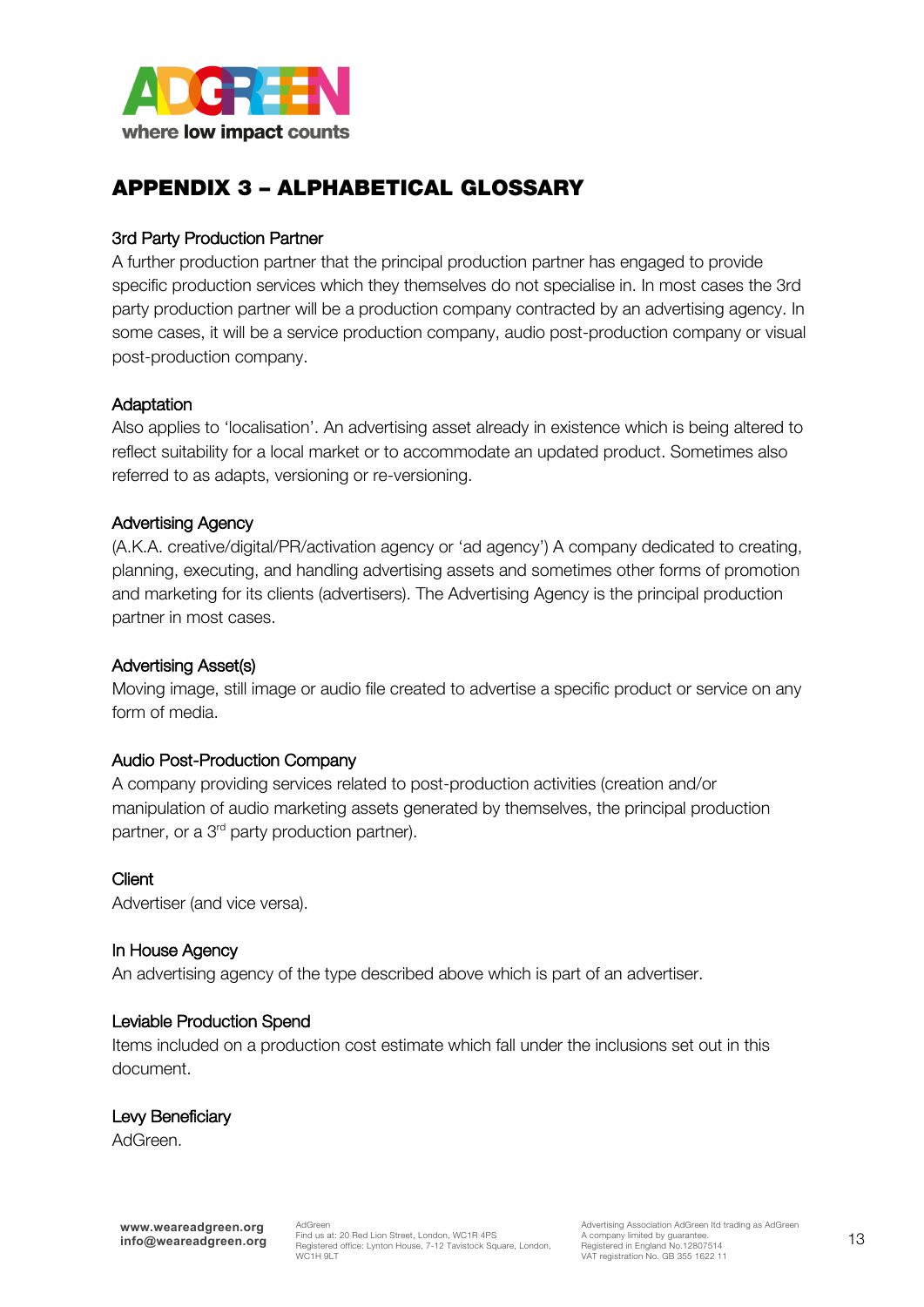

#### Levy Collectors

A principal production partner who is based in the UK and requests AdGreen Levy payments, collecting them before passing them to AdGreen.

#### Levy Payer

An advertiser.

#### Principal Production Partner

The principal supplier of production services to the advertiser, who will be billing them for said services. In most cases this will be an advertising agency. In some cases, the Principal Production Partner will be an in-house agency at the advertiser, or could also be a production company, service production company, audio post-production company or visual postproduction company working directly with the advertiser.

#### Production Company

A company providing services related to production activities (planning/logistics/execution of content creation), generating motion and/or stills content, which is live action and/or animation. Usually working in service to a principal production partner, usually representing the director, animator, or photographer.

#### Production Cost Estimate

The budget put together by the relevant Principal Production Partner or 3<sup>rd</sup> Party Production Partner.

#### Production Event

Shoot, recce, casting, fitting etc.

#### Service Production Company

A company providing services related to production activities (planning/logistics/execution of content creation), generating motion and/or stills content, which is live action and/or animation. Usually working in service to a 3<sup>rd</sup> party production supplier (e.g., production company) or principal production partner, usually in another territory and not representing the director, animator, or photographer.

#### UK

Taken to mean the United Kingdom of Great Britain and Northern Ireland.

#### Visual Post-Production Company

A company providing services related to post-production activities (creation and/or manipulation of moving image or still marketing assets generated by themselves, the principal production partner, or a 3<sup>rd</sup> party production partner).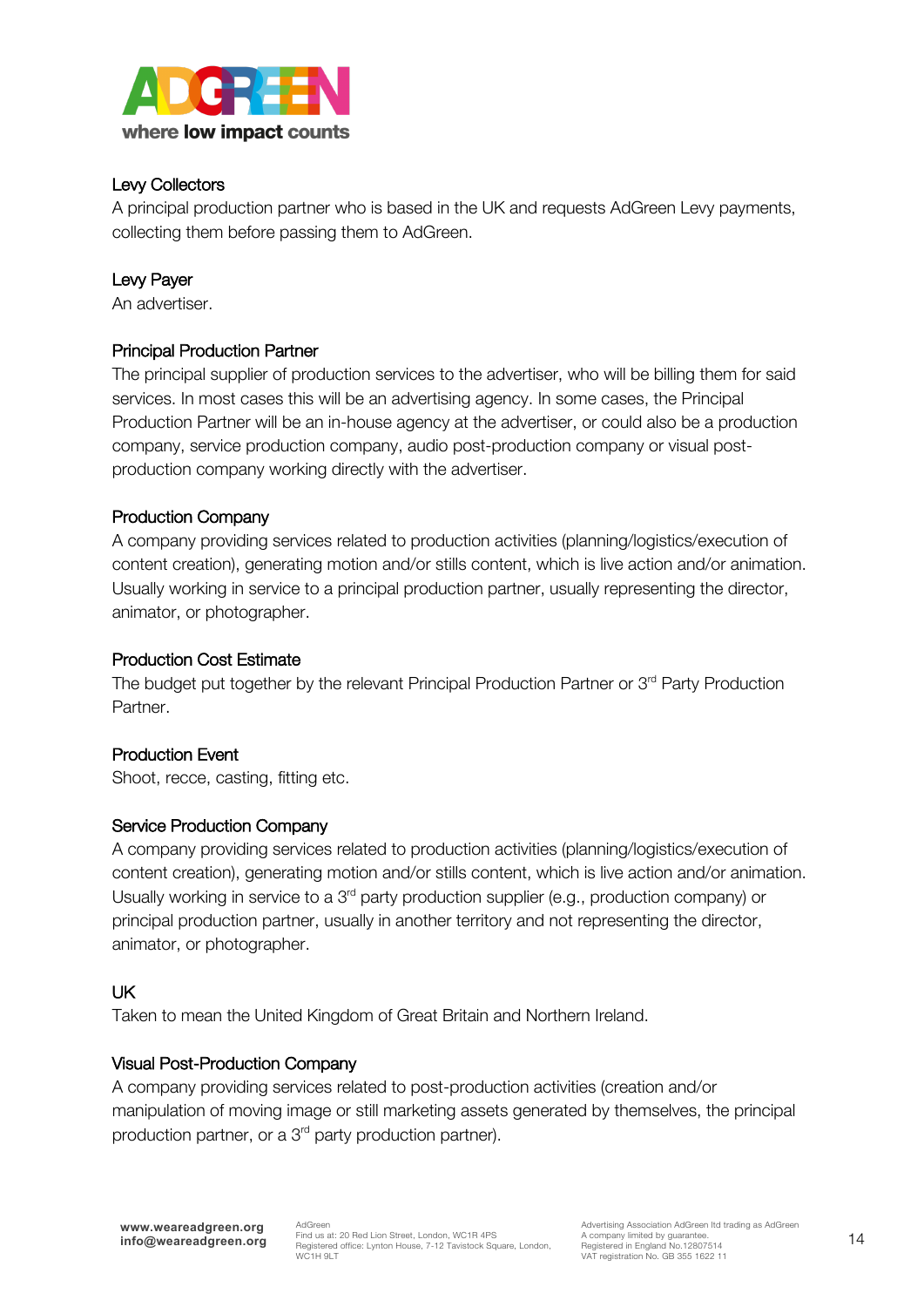

# APPENDIX 4 – FAQs

## THE BIGGER PICTURE

## If you aren't consulting on individual productions, how is AdGreen focussed on the bigger picture?

AdGreen is here to support an industry shift towards net zero. We don't consult on individual productions (although we can provide ad hoc advice), we focus on the bigger picture, creating tools, resources and training for everyone to access in order to accelerate change. The levy funds will enable us to continue providing these free at the point of use, resulting in a carbonliterate workforce adept at producing work on a reduced carbon budget.

We also analyse the carbon calculator's dataset to assess where infrastructure projects can support a faster shift to net-zero – and then work with biggest suppliers (transport, studios, generators, equipment) to make this possible. For more on this, download the 1-pager from the About Us section of the website.

## BUDGET CONSIDERATIONS & RECOMMENDATIONS

#### How will the cost for offsetting work and who do you foresee paying offset costs?

Reduction should always take place before offsetting, and production teams are strongly encouraged to work on reduction strategies (e.g. adjusting scripts to eliminate air travel and working with DPs to reduce lighting power requirement) and with appropriate suppliers (e.g. studios powered by renewables) wherever possible. Offsetting should not be used in place of making impactful changes that will genuinely reduce your carbon footprint or used as a distraction from the real solutions to reduce emissions.

However, if there is any residual carbon to offset at the end of your production (e.g. catering), offsetting functionality is available via the carbon calculator and via the AdGreen website, at £9 per tonne, with Natural Capital Partners. The smaller the footprint, the smaller the offset cost of course.

It will be up to the advertiser if they wish to pay for this (and whether they do it directly or via their Principal Production Partner or Third Party Production Partner), and whether they use AdGreen's offset partner (Natural Capital Partners) or not.

In the future and in line with albert, offsetting will likely be a necessary requirement of certification, which will likely be introduced 2022. However, it will be possible to use other offsetting partners that an advertiser of Principal Production Partner may already have in place if evidence of offsetting is provided. N.B. Certification will not be mandatory, but an advertiser may choose to make it mandatory – that is up to them.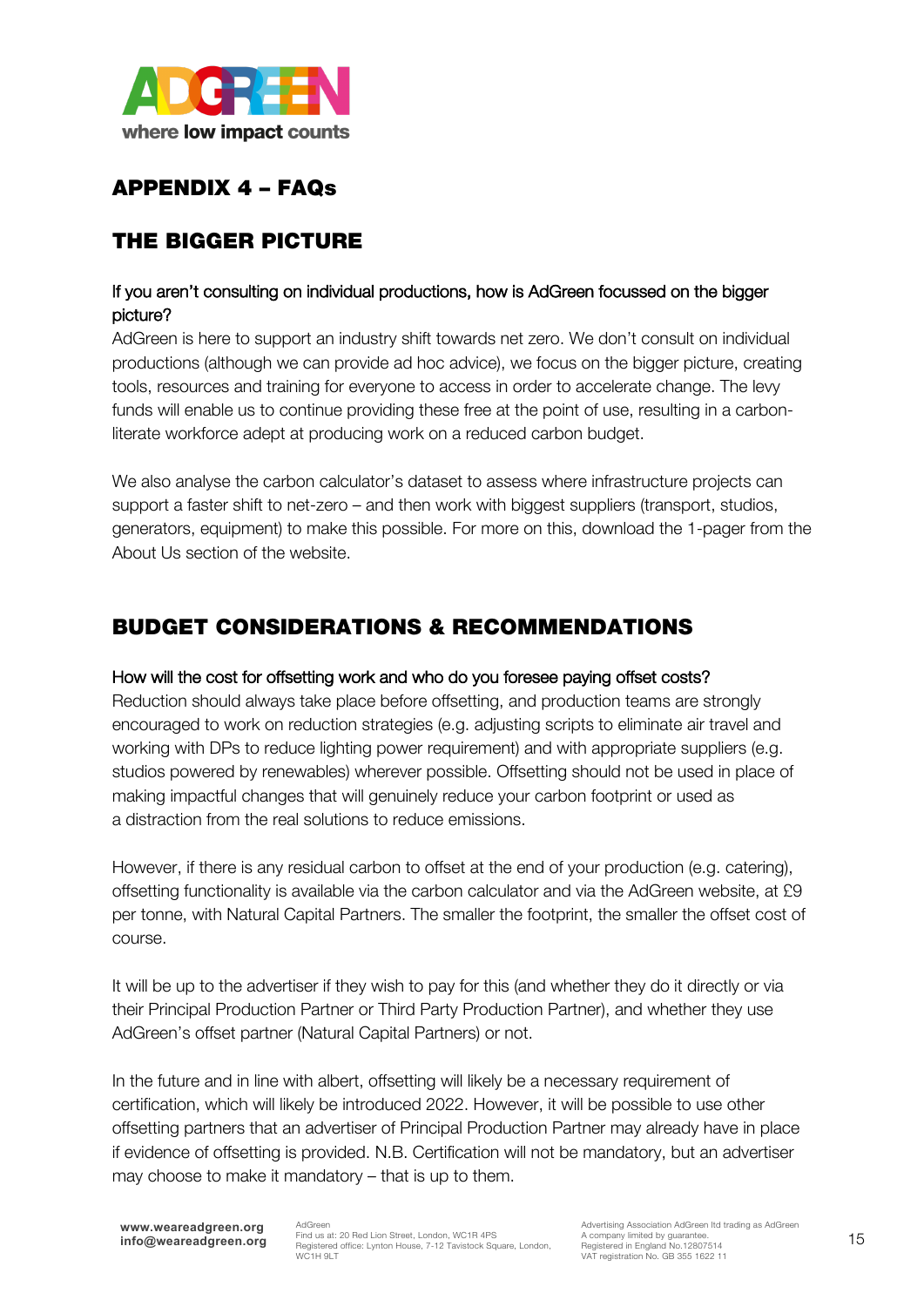

#### What if clients are already working with 'green consultancies?

Advertisers and Principal Production Partners are free to work with 'green' consultancies/consultants. If the advertiser's Principal Production Partner is using the resources, tools and training provided by AdGreen, it is hoped the advertiser would contribute to the AdGreen Levy, and that their Principal Production Partner would be happy to collect it from them on AdGreen's behalf.

It is recommended that the levy is not applied to green consultant costs, on principal. However, this is not included in the official exclusions noted in this guide.

## What other costs (aside from consultants) might advertisers expect to see in their budgets to make a shoot 'sustainable'?

Some Principal Production Partners and 3<sup>rd</sup> Party Production Partners may choose to add other costs to facilitate 'green production'. For example, this could be a 'green' runner or specialist recycling services for a particular material which is being used. Just like any other line item, it would be up to the production supplier to advocate for the value in these items (ideally in tandem with the reduction to emissions they will affect), and it would be at the discretion of the client as to whether they are happy to pay for these line items.

It should be noted that in many cases, removing an item to reduce carbon will often equal a reduction in cost.

# LEVY % CALCULATIONS

#### How has the 0.25% for The AdGreen Levy been settled upon?

Three figures need to be understood to ascertain the percentage that will generate enough income for a given timeframe:

- 1. Total industry production spend (as per the inclusions in this guide) for a recent period (e.g. 2019) and factors affecting future spend
- 2. Proportion of industry who support The AdGreen Levy, reflecting Principal Production Partner commitment, production billings and advertiser commitment
- 3. Project budget needing to be generated by the levy for the same period

The percentage is calculated by dividing the project budget for a given timeframe by the estimated production spend amount upon which the levy will be raised (where growth rate year on year is factored in and covers the same timeframe). Data to inform the above numbers has been collected from a variety of public domain sources, including BAFTA's albert, Campaign, Clearcast, as well as members of the IPA's PPG group.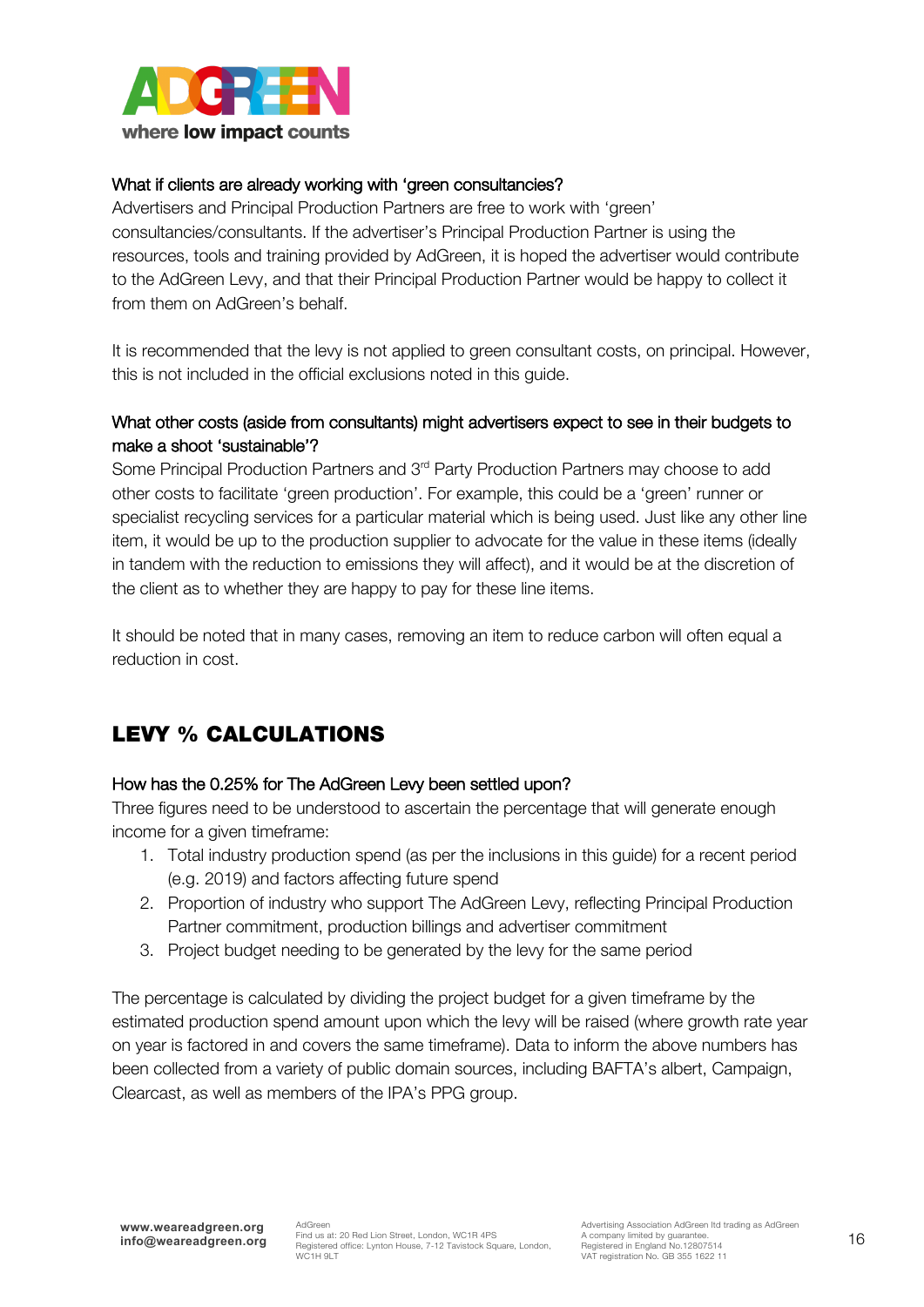

#### Who checks how the percentage has been calculated?

Before announcing the initial AdGreen Levy percentage, the calculations were checked by Menzies (an auditing firm) as well as by several other independent sources/individuals. Prior to each updated AdGreen Levy percentage publication (each June from 2023), the calculations are checked by an auditor and the AdGreen Finance Committee.

#### The ASBOF levy on media spend is only 0.1%. Why is The AdGreen Levy a higher percentage?

The ASBOF levy is collected on media spend, which represents roughly 90% of spend on a motion or stills based advertising campaign. Production spend to which The AdGreen Levy applies represents around 7.5%. Therefore, The AdGreen Levy would need to be higher to generate the same level of income. ASBOF and AdGreen budgets required also differ. The AdGreen Levy percentage has been set with these factors in mind.

## RESOURCES, TOOLS AND TRAINING

#### What sort of training is provided for the carbon calculator?

In line with albert, a suite of resources are available including short How To videos and ongoing webinars as required by the advertising production community. To keep informed of calculator updates, please sign up for the newsletter: http://eepurl.com/bRsPTL.

#### What sort of reporting is available through the carbon calculator?

From launch in September 2021, data is provided about each project and campaign (as relevant to the permissions of the user viewing it). Reporting functionality will be expanded when phase 2 is launched (likely early 2022). Benchmarking projects to others of a similar style will also be available once there is enough data in the tool.

## How do we find out when new information is available with regards to training, resources and tools such as the carbon calculator?

To keep informed of calculator and other updates, please sign up for the newsletter: http://eepurl.com/bRsPTL.

## INCLUSIONS & EXCLUSIONS

#### Is media spend included (i.e. subject to The AdGreen Levy)?

No, AdGreen recommends that media spend is not included when calculating the levy due: only costs to produce an advertising asset should be included – see inclusions and exclusions in the body of the guide.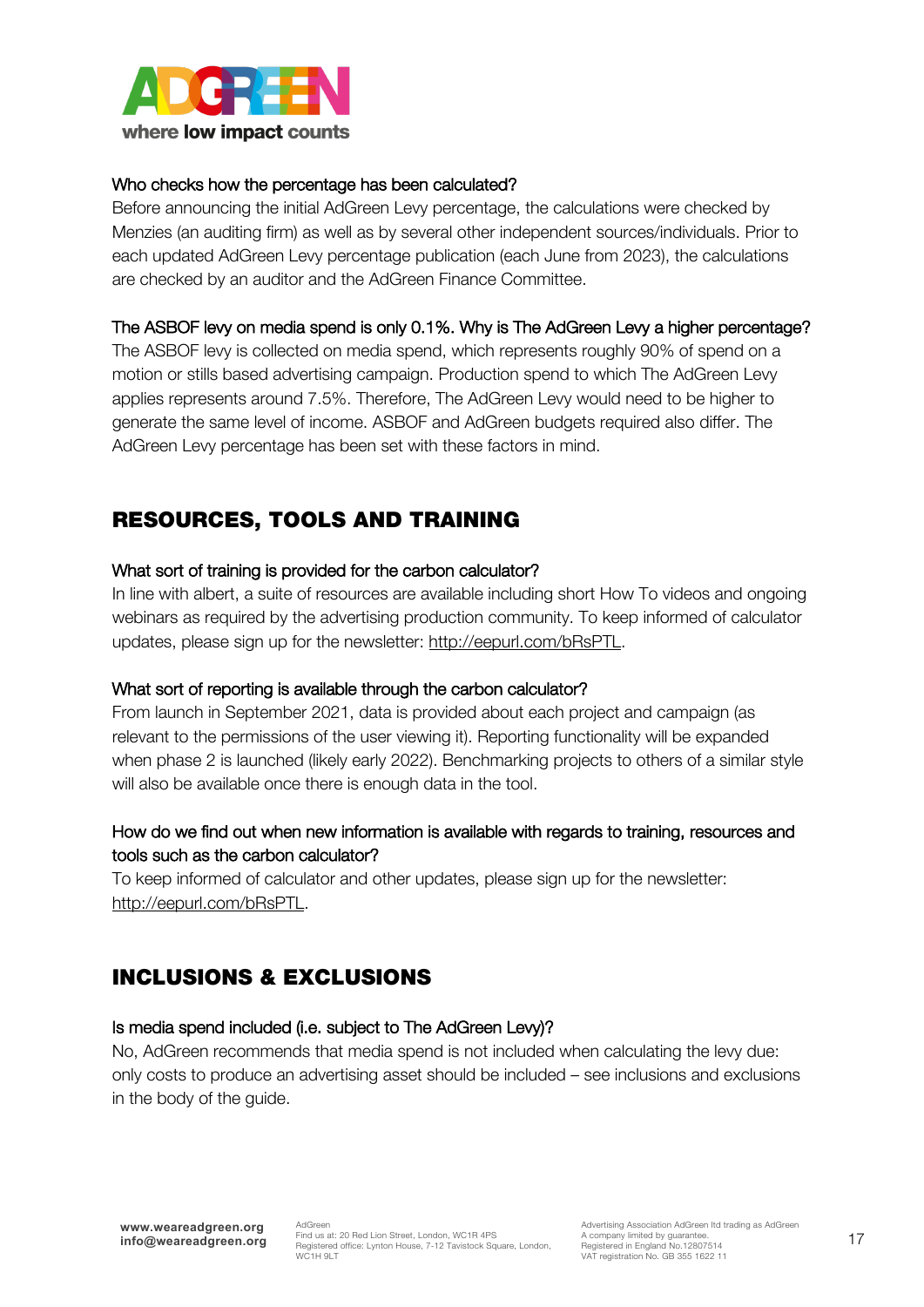

# PRINCIPAL PRODUCTION PARNTERS

## We're a Principal Production Partner working with clients outside of the U.K. – what do we do?

If you're working with a client outside of the UK, but you are UK based (and registered to collect the levy), you can add the levy to your budgets just as you might for a UK based advertiser. If they sign off the cost, you can then charge it to them. However, those outside of the UK will likely be less familiar with AdGreen and the levy so you might like to use some of our resources – the 1 and 2 pagers you can download from the About Us page will be the best place to start.

## We're a production company, and not working directly with an advertiser – do we need to add the levy to our budgets too?

No, if you're not working directly with an advertiser (i.e. not acting as a Principal Production Partner), it shouldn't be added to budgets (otherwise their costs will be 'double levied' when the actual Principal Production Partners, e.g. an advertising agency, adds it to applicable items on their overall budget). It would only be added to a production company's budget when said company is acting as a Principal Production Partner (see levy guide glossary for a definition of a Principal Production Partner).

However, Principal Production Partners should be mindful that when working with some markets (e.g. LATAM, South East Asia), usage is incorporated into production/service production company budgets. It would be good practice either to request that the usage is transferred to a separate bid (and that bid not be subject to the levy) or to highlight such budget lines, and for the appropriate levy amount to be removed from the Principal Production Partner's levy total.

#### Is there a deadline to register as a Collector or Payer?

No, although the quicker an organisation does, the more oversight we have as to the level of engagement throughout the industry.

## ADVERTISERS ENGAGING WITH PPPS

## We're an advertiser - how can we make it clear to our agencies that we want to participate, once we've registered with AdGreen?

As well as letting us know who your Principal Production Partner(s) is/are when you register, you can use the resources on our levy page to help you communicate your intentions to them. Go to the 'STUCK WITH INTERNAL OR EXTERNAL COMMS?' section of the levy page and you'll find a general briefing deck as well as a budget template guide and template contract addendum. Template text can also be provided if useful.